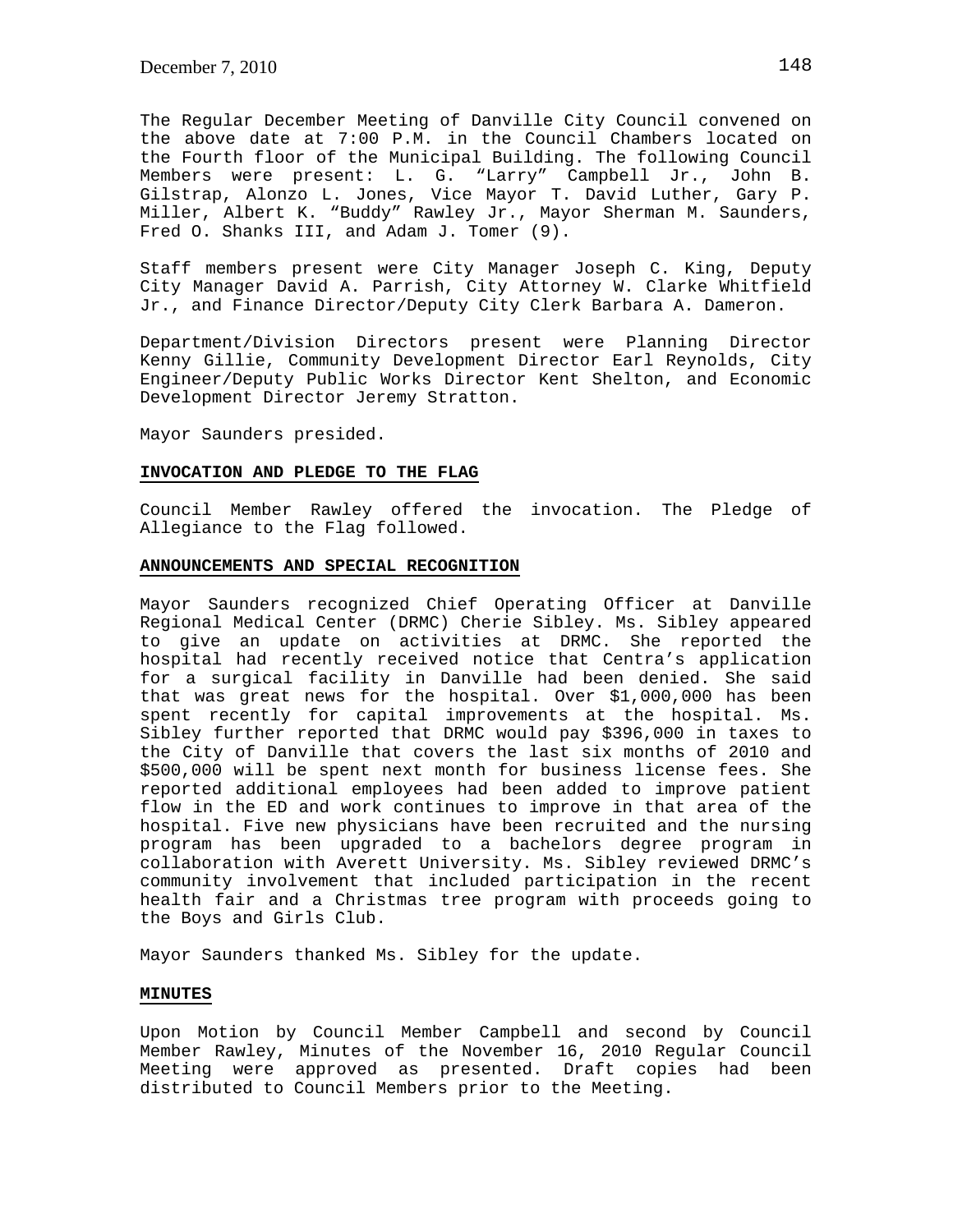#### **APPOINTMENTS**

Vice Mayor Luther moved adoption of the following Resolutions of Appointment:

**Resolution No. 2010-12.01** appointing Dale B. Castiglione as a Member of the Fair Housing Board.

**Resolution No. 2010-12.02** appointing Max R. Glass as a Member of the Industrial Development Authority.

**Resolution No. 2010-12.03** reappointing Lenard D. Lackey Jr. as a Member of the Employees Retirement System Board of Trustees.

**Resolution No. 2010-12.04** reappointing John H. Laramore as a Member of the Planning Commission.

The Motion was seconded by Council Member Jones and carried by the following vote:

VOTE: 9-0 AYE: Campbell, Gilstrap, Jones, Luther, Miller, Rawley, Saunders, Shanks, and Tomer (9) NAY: None  $(0)$ .

# **PUBLIC HEARING - SPECIAL USE PERMIT - 239 MAYFIELD ROAD**

Mayor Saunders opened the floor for a Public Hearing to consider a request for a Special Use Permit to operate an indoor commercial recreation facility at 239 Mayfield Road. Notice of the Public Hearing had been published in the Danville Register and Bee on November 23 and 30, 2010.

Mayfield Road resident Adam Goebel stated he spoke for himself along with the majority of other residents in the affected area that they were strongly opposed to the Special Use Permit for a variety of reasons. Mr. Goebel said there were other areas in Danville that were not residential and would be a better location for the facility.

No one further desired to be heard and the Public Hearing was closed.

Council Member Rawley moved adoption of a Resolution entitled:

# RESOLUTION NO. 2010-12.05

A RESOLUTION DENYING A SPECIAL USE PERMIT TO ALLOW INDOOR COMMERCIAL RECREATION IN ACCORDANCE WITH ARTICLE 3M, SECTION C, ITEM 4 OF CHAPTER 41 OF THE CODE OF THE CITY OF DANVILLE, VIRGINIA, 1986, AS AMENDED, AT 239 MAYFIELD ROAD.

Council Member Shanks seconded the Motion.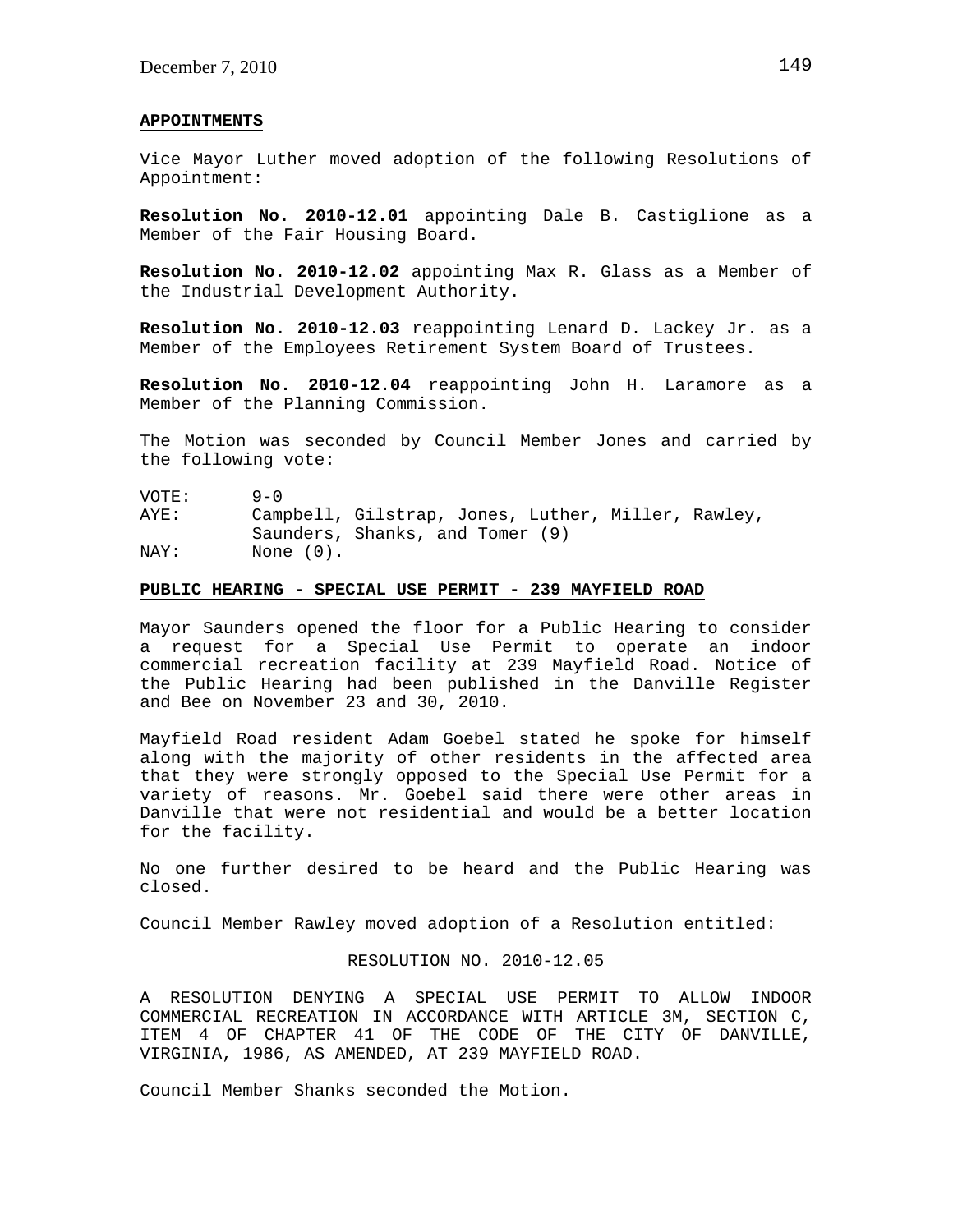Mr. Gillie advised the applicant, Sammy Pierce, did not provide all information required in his application and he did not attend the Planning Commission meeting when his request was being considered by Commission members. His request was denied by the Planning Commission.

The Resolution was adopted by the following vote:

| VOTE: | $9 - 0$                                            |
|-------|----------------------------------------------------|
| AYE:  | Campbell, Gilstrap, Jones, Luther, Miller, Rawley, |
|       | Saunders, Shanks, and Tomer (9)                    |
| NAY:  | None (0).                                          |

### **PUBLIC HEARING – SPECIAL USE PERMIT – 211 NOR DAN DRIVE**

Mayor Saunders opened the floor for a Public Hearing to consider a request for a Special Use Permit to allow a Veterinary Clinic at 211 Nor Dan Drive. Notice of the Public Hearing had been published in the Danville Register and Bee on November 23 and 30, 2010.

Applicant William Meyer appeared to answer questions from Council Members and citizens. Mr. Meyer stated he owned the World of Pets and the business is the only locally-owned and operated pet store in the Danville area. He said it had been the desire of his customers and a business goal to establish a grooming shop and space limitations at the present location prevent that. Mr. Meyer said the required space became available in NorDan Center and is adequate for his needs and future goals. He said the business is currently open at the new location and he is awaiting Council approval to offer pet grooming services.

In response to Council Members, Mr. Meyer said all of his services would take place inside the store. Any cremation services for pets take place off-site.

No one further desired to be heard and the Public Hearing was closed.

Council Member Tomer moved adoption of an Ordinance entitled:

### ORDINANCE NO. 2010-12.01

AN ORDINANCE GRANTING A SPECIAL USE PERMIT TO ALLOW A VETERINARY CLINIC IN ACCORDANCE WITH ARTICLE 3N, SECTION C, ITEM 20 OF CHAPTER 41 OF THE CODE OF THE CITY OF DANVILLE, VIRGINIA, 1986, AS AMENDED, AT 211 NOR DAN DRIVE.

Council Member Miller seconded the Motion.

Responding to Council Members, Planning Director Gillie advised the Planning Commission had recommended approval of the request under the following conditions: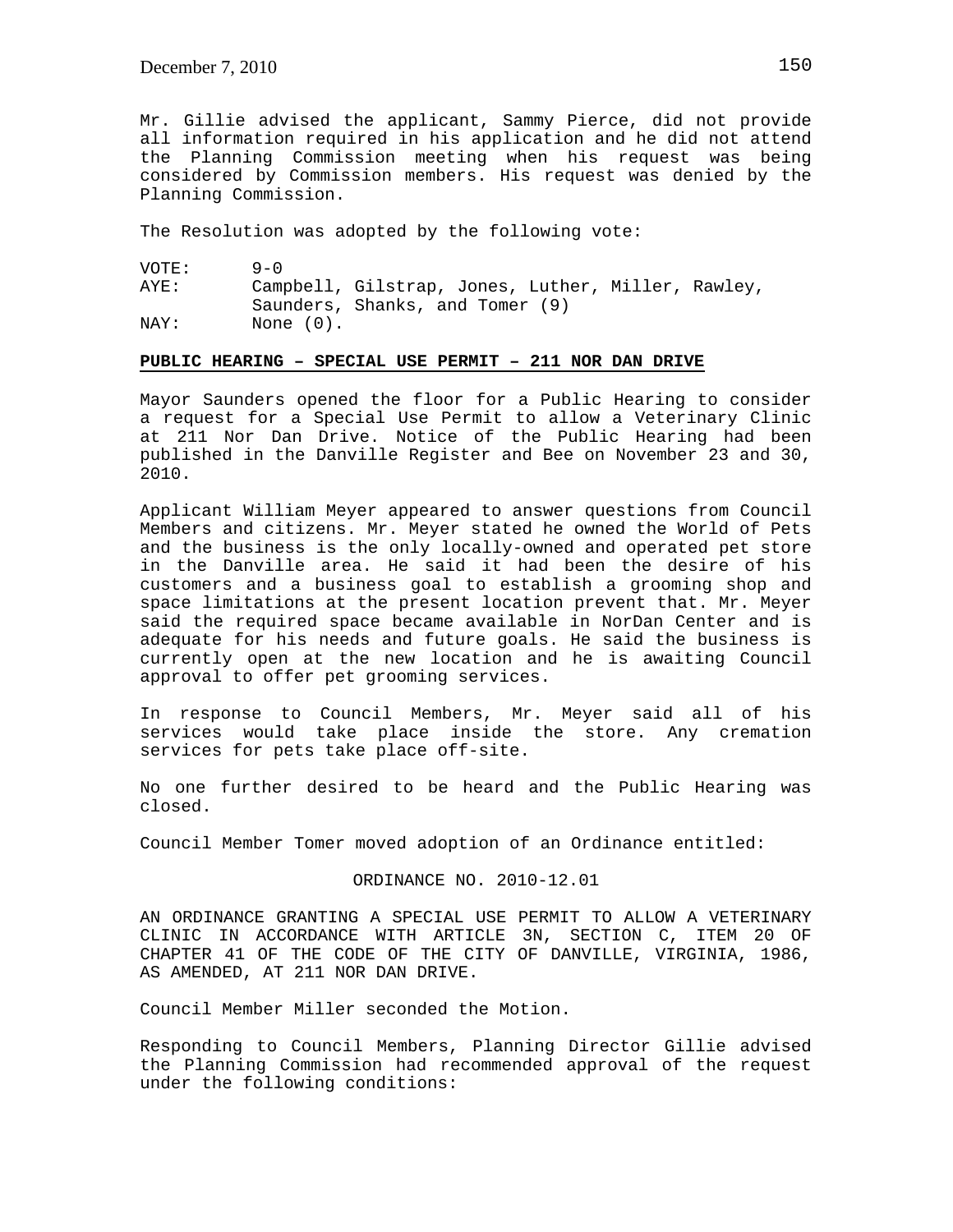- No outdoor use.
- No pet breeding.

 Hours of operation limited to 7:00 a.m. to 9:00 p.m. Monday through Saturday, with the exception of holiday sales hours and special events. Holiday and special events hours are to be compatible with other operations within NorDan Shopping Center.

The Ordinance was adopted by the following vote:

VOTE: 9-0

AYE: Campbell, Gilstrap, Jones, Luther, Miller, Rawley, Saunders, Shanks, and Tomer (9) NAY: None (0).

# **REQUEST FOR REAL PROPERTY TAX EXEMPTION - HOUSE OF HOPE**

Mayor Saunders opened the floor for a Public Hearing to consider a request for exemption from Real Property taxation by the House of Hope. Notice of the Public Hearing was published in the Danville Register and Bee on November 27, 2010. No one present desired to be heard and the Public Hearing was closed.

Council Member Gilstrap moved adoption of an Ordinance entitled:

# ORDINANCE NO. 2010-12.02

AN ORDINANCE TO DESIGNATE HOUSE OF HOPE, INC. AS BEING EXEMPT FROM LOCAL REAL PROPERTY TAXATION.

Council Member Campbell seconded the Motion.

In response to Vice Mayor Luther, City Attorney Whitfield advised the City Assessor would allow a tax exemption on that portion of the property that is being used for charitable purposes only. Taxes on any commercially-used portion of the property would continue.

The Ordinance was adopted by the following vote:

| VOTE: | $9 - 0$   |                                                                                       |
|-------|-----------|---------------------------------------------------------------------------------------|
| AYE:  |           | Campbell, Gilstrap, Jones, Luther, Miller, Rawley,<br>Saunders, Shanks, and Tomer (9) |
| NAY:  | None (0). |                                                                                       |

# **BUDGET AMENDMENT-FY 2011-WEATHERIZATION INNOVATION PILOT PROJECT**

Upon Motion by Council Member Campbell and second by Council Member Jones, an Ordinance entitled:

ORDINANCE NO. 2010-12.03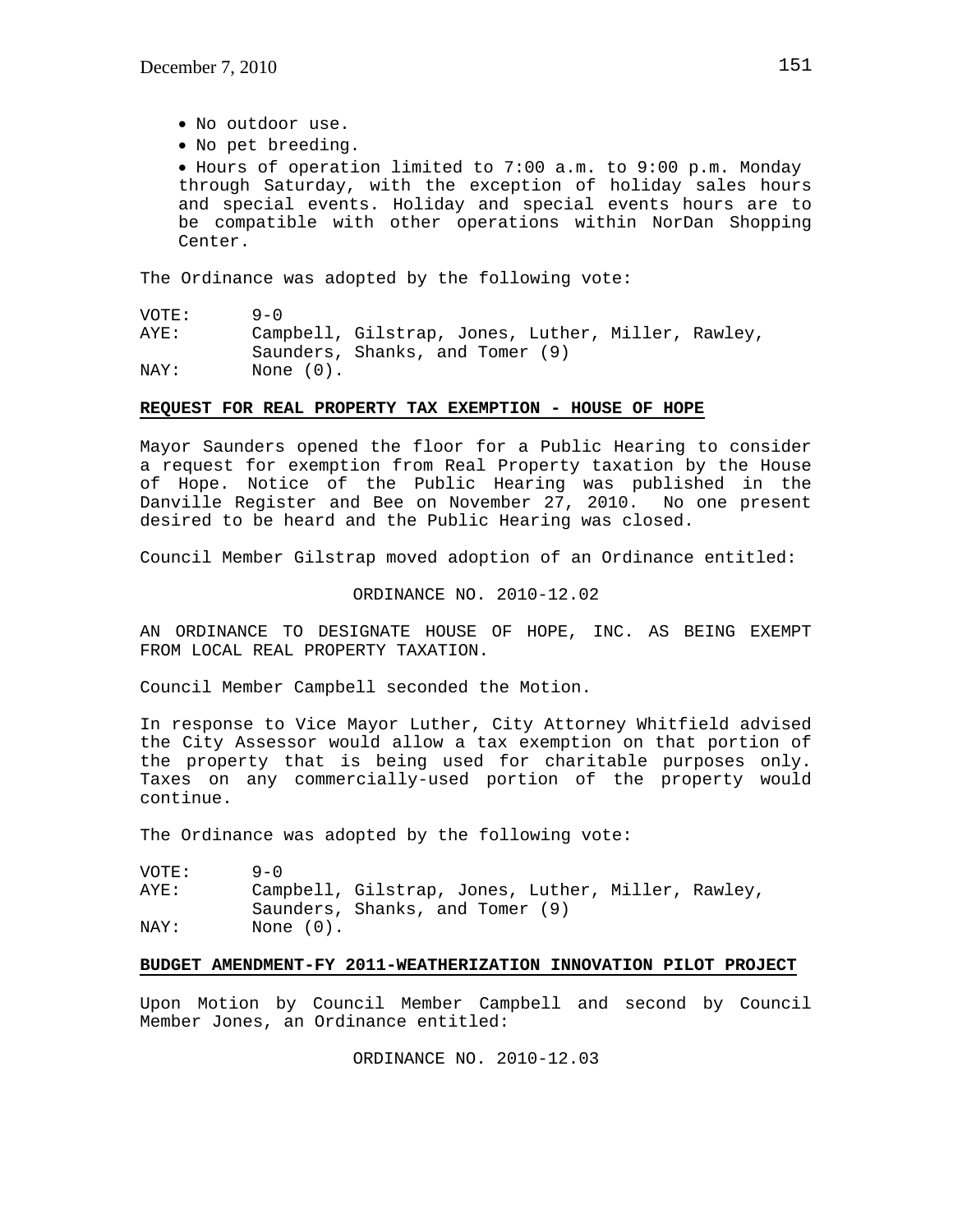AN ORDINANCE AMENDING THE FISCAL YEAR 2011 BUDGET APPROPRIATION ORDINANCE BY ANTICIPATING REVENUE FROM THE UNITED STATES DEPARTMENT OF ENERGY FOR A WEATHERIZATION INNOVATION PILOT PROGRAM IN THE AMOUNT OF \$1,015,746 AND LOCAL MATCHING FUNDS IN THE AMOUNT OF \$1,200,000 FROM ELECTRIC FUND BALANCE FOR A TOTAL APPROPRIATION IN THE AMOUNT OF \$2,215,746 AND APPROPRIATING SAME

was presented by its First Reading, as required by City Charter, to lie over before final adoption.

### **ESTABLISH NET METERING RIDER TO ELECTRIC SERVICE RATES**

Council Member Miller moved adoption of an Ordinance entitled:

ORDINANCE NO. 2010-12.04

AN ORDINANCE ESTABLISHING A NET METERING RIDER TO APPLICABLE EXISTING ELECTRIC SERVICE RATES.

The Motion was seconded by Council Member Jones and carried by the following vote:

VOTE: 9-0<br>AYE: Camp Campbell, Gilstrap, Jones, Luther, Miller, Rawley, Saunders, Shanks, and Tomer (9) NAY: None (0).

#### **AMEND CITY ATTORNEY'S CONTRACT**

Council Member Miller moved adoption of a Resolution entitled:

RESOLUTION NO. 2010-12.05

A RESOLUTION APPROVING AND AUTHORIZING THE EXECUTION OF AN AMENDMENT TO THE CITY ATTORNEY'S EMPLOYMENT AGREEMENT.

The Motion was seconded by Council Member Tomer and carried by the following vote:

VOTE: 9-0 AYE: Campbell, Gilstrap, Jones, Luther, Miller, Rawley, Saunders, Shanks, and Tomer (9) NAY: None (0).

#### **COMMUNICATIONS**

City Manager King recognized new Community Development Director Earl Reynolds. Mr. Reynolds began his employ in that capacity on December 1.

Mr. King thanked the Danville Regional Foundation for hosting the recent Council and City staff member trip to Greenville, South Carolina in November. He said it was inspiring to see what a